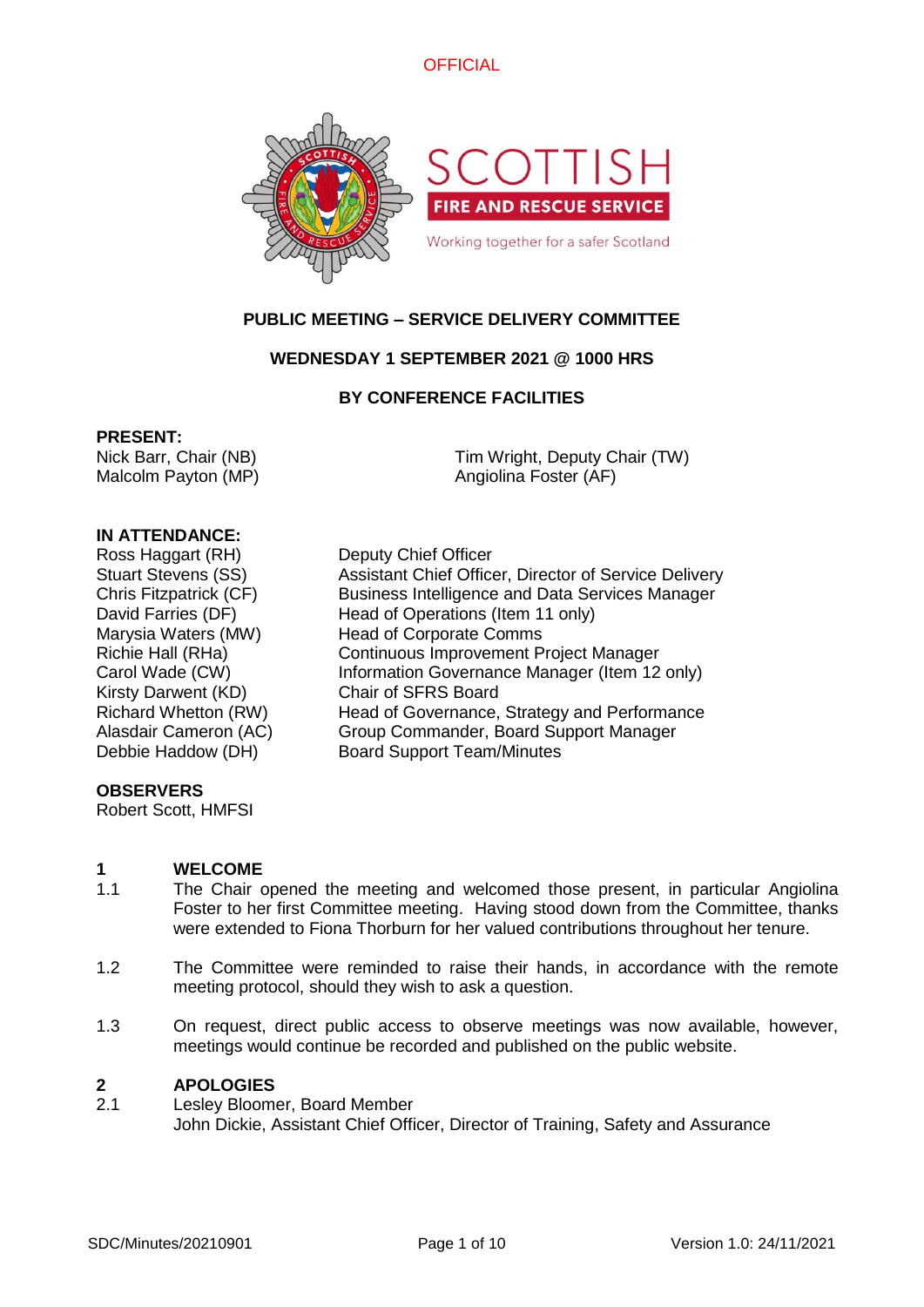### **3 CONSIDERATION OF AND DECISION ON ANY ITEMS TO BE TAKEN IN PRIVATE**

- 3.1 The Committee agreed that Item 16 (Automated External Defibrillators Analysis) and the draft minutes of the previous meeting would also be taken in private due to the confidential nature of the issue in line with Standing Orders (Item 9G).
- 3.2 No further items were identified.

### **4 DECLARATION OF INTERESTS**

4.1 None

### **5 MINUTES OF PREVIOUS MEETING: 26 MAY 2021**

5.1 Minor typographical errors and the following amendment were noted and agreed:

> Item 8.2.4 – Action Plan and Closing Report Updates – SS requested that the text "*SS stated that some previous HMFSI recommendations were not clear or specific and …*." to be amended to "*SS stated that some previous related HMFSI recommendations were not clear or specific and* …".

5.2 **Subject to the above amendment and other minor typographical errors, the minutes of the meeting held on 26 May 2021 were approved as a true record of the meeting.**

### **6 ACTION LOG**

6.1 The Rolling Action Log was considered and actions were agreed and removed.

# **7 SERVICE DELIVERY UPDATE**

- RH presented the update report detailing relevant matters from a SFRS service delivery perspective, which comprises Service Delivery and Training, Safety and Assurance Directorates, for the period 11 May 2021 to 15 August 2021, albeit some actions may precede and extend beyond these dates. The following key points were highlighted:
	- Prevention and Protection (P&P) Summer Thematic Action Plan which targets antisocial behaviour, fires in derelict buildings, wildfire prevention, Make the Call and water safety campaigns.
	- Under Covid recovery, recruitment of additional Fire Safety Enforcement and Community Safety staff was underway.
	- Unwanted Fire Alarm Signals (UFAS) Review consultation was launched on 19 July 2021 and would close on 11 October 2021.
	- Update included on business as usual contingency planning for Operations Control sites.
	- Overview of Operations Strategy provided (further update to be provided under Agenda Item 11).
	- Overview of planning for Conference of Parties (COP) 26.
	- Merger of Aberdeen City and Aberdeenshire and Moray Local Senior Officer (LSO) areas undertaken and well received. Similarly, North and South Lanarkshire LSO area have also been merged.
	- Details provided of Clinical Waste Plant Fire, Bellshill.
	- Support provided to Scottish Ambulance Service with the provision of drivers.
	- Continuing to progress the rollout programme for E-hydraulic Powered Rescue Equipment (PRE).
	- Harmonised Instructor's Terms and Conditions went live on 1 July 2021 and work continues to implement the changes.
	- As a result of Covid, Incident Command training has been delivered remotely and this would now be mainstreamed into future training provision.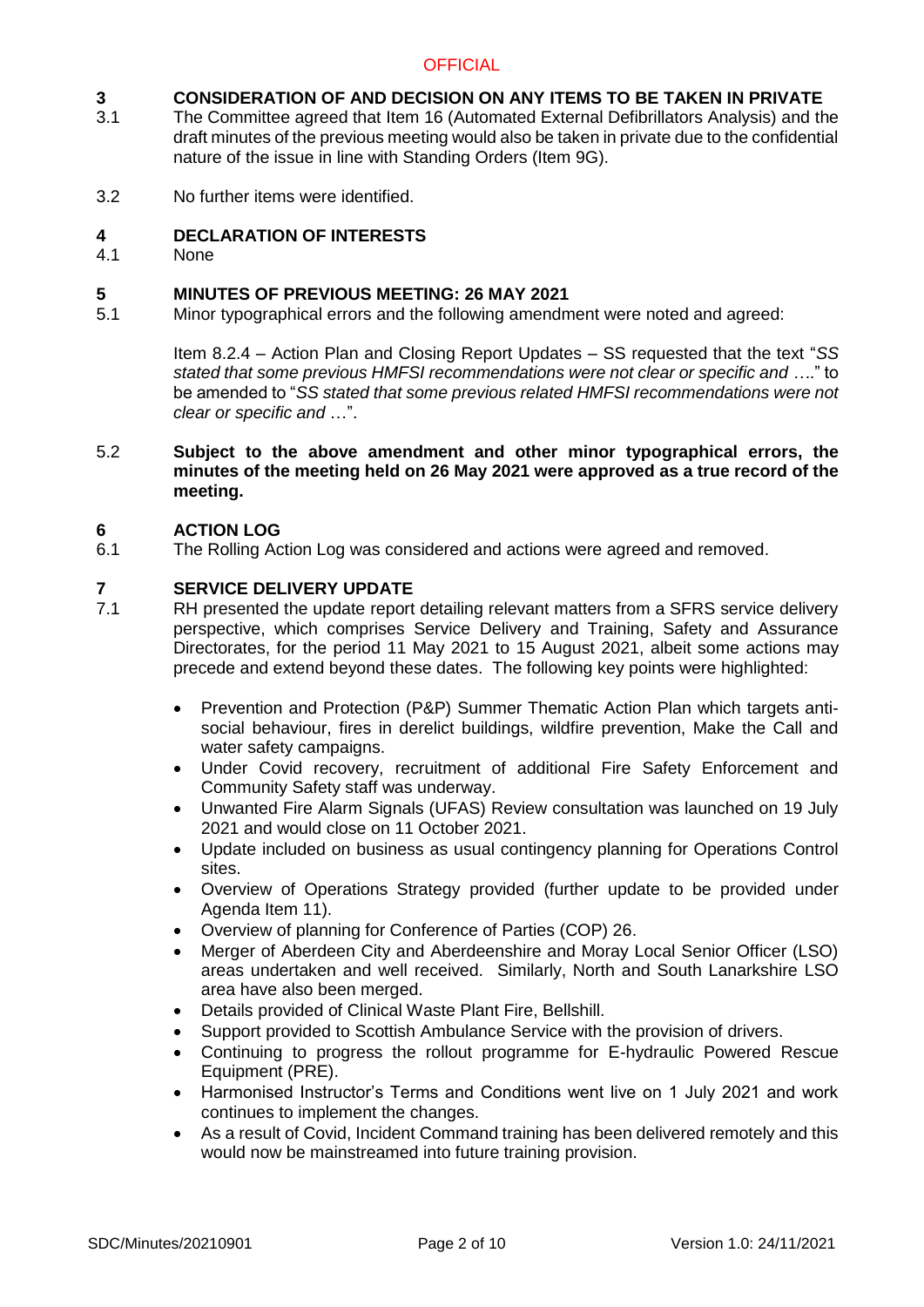- 7.2 The Committee acknowledged the wide range of work undertaken during the last quarter and noted their appreciation of the information being presented.
- 7.3 The Committee were informed that the warm zone co-ordinator training for the 36 National Inter-Agency Liaison Officers (NILO) had been delivered as part of the Marauding Terrorist Attack (MTA) process.
- 7.4 RHa reminded the Committee of the potential implications from the enactment of Section 19 of the Road Safety Act. To mitigate the potential impact, the Service were working alongside Police Scotland to engage with Scottish Government and the Department of Transport.
- 7.5 In regard to COP 26, the Committee sought assurance on the potential staffing models and when these would be finalised. SS advised the Committee that the Service were still awaiting finalised details on the itinerary for the event and until this had been received, the appropriate staffing model could not be determined. However, SS assured the Committee that the Service had a business as usual staffing model, specialist resources/appliances available, we are continuing to scenario plan and had a cadre of volunteers ready to be stood up. SS confirmed that, once the finalised details of the event were known, the Service would be able to ensure that the appropriate staffing models/resources were in place.
- 7.6 The Committee noted that the increased number of critical faults within the Edinburgh Operations Control (OC). SS reminded the Committee of the aging equipment within the Edinburgh OCs sites which leads to an increased number of faults. SS confirmed that the system refresh within Edinburgh OC was planned for September 2021 and an update report would be provided at the next meeting.
- 7.7 In regard to the Document Conversion project, SS advised the Committee that the Getac tablets were fit for purpose however, there was an issue with the conversion of the documentation. ICT were working to find a solution and this was progressing well. The Committee noted and welcomed the progression of this project.

#### 7.8 **The Committee scrutinised the report.**

# **8 SERVICE DELIVERY PERFORMANCE REPORTING**

# **8.1 Quarterly Performance Report for Q1 2021-22**

- 8.1.1 SS introduced CF to the Committee, who presented the performance report for quarter 1, highlighted with the following key areas:
	- New format of report and presentation of indicators to show how they align with performance questions, objectives and outcomes as contained within Appendix 5 of the Performance Management Framework (PMF).
	- Report contains inaccurate totals of Home Fire Safety Visits (HSFV) and high risk visits conducted due to data migration between in-house systems. The correct figures for HFSV and Hi-Risk visits were 8,887 and 4,680, respectively. The overall number of HFSVs conducted remain affected by Covid.
	- Accidental dwelling fires remain on level with the 3-year average. First quarter stats for low severity fires report a reduction, whereas medium severity fires have reported an increase (Strategic Outcome 1). High severity fires remain constant over the last 3 quarters (Strategic Outcome 2).
	- Non- domestic fires continue to show a reduction in the 3-year average.
	- UFAS increased over the first quarter which could be attributed to the re-opening of non-domestic premises. Positive decline of 7% on previous year's average.
	- Report contains inaccurate total of Fire Fatalities due to the further information being provided by Fire Investigation. Accurate figure was 12 (reduced from 13).
	- Number of fire casualties continues to reduce at a significant rate.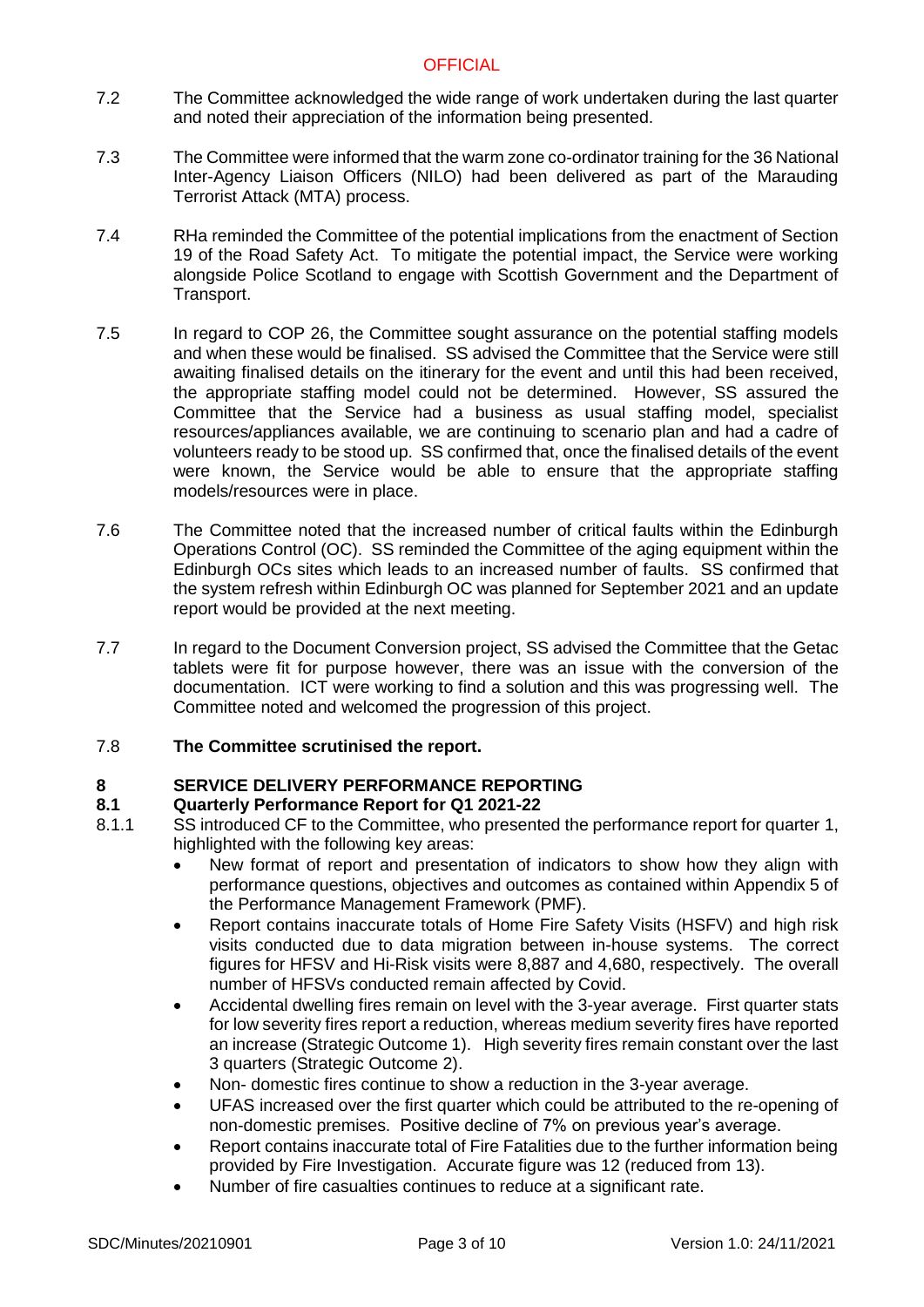- Number of incidents have increased significantly during the first quarter and were more reflective of previous year.
- Number of Road Traffic Accidents remain low but have started to increase.
- Wholetime availability remains at 98%. Retained Duty System (RDS) availability decreased to 81% which was consistent with pre-Covid figures.
- Call handling (median) times have increased in the North Service Delivery Area. Median response time across the Service was 8 minutes 15 seconds.
- Number of incidents attended at the request of other agencies and effecting entry/exit incidents have increased during the first quarter.
- 8.1.2 CF provided assurance to the Committee that there were no issues with previous data and the inaccuracies within the current report were due to migration between in-house systems. These issues have since been rectified. The Committee requested that amendments are made to address the inaccuracies with reporting figures and an updated report should be recirculated.

# **ACTION: SS/CF**

- 8.1.3 CF commented on the historical issues with accessibility of data on legacy systems. CF informed the Committee that a key part of the Business Intelligence Strategy, which was supported by the Strategic Leadership Team and Board, was to ensure that the Data Services team have access to and can validate information across the Service. CF noted that engagement continued with stakeholders across the Service and both CF and RW were involved in discussions for future data systems and procurement of same.
- 8.1.4 Regarding Covid affecting KPI/targets, CF noted that this was discussed previously, however there was still uncertainty going forward. He informed the Committee that a paper was recently presented at the Good Governance Board regarding KPI methodology and recommendations on target setting which should be adopted across the Service.
- 8.1.5 Within the glossary, consideration to be given to include an explanation that the 3 year average was a rolling average.
- 8.1.6 In regard to the median call handling time, the Committee enquired whether there were outliers identified and how these were managed. CF noted that there were no tolerances in place at this time, however, this would be reviewed during the KPI methodology review. SS stated that call handling times were closely monitored by OC, as well as Heads of OC and Operations, and any outliers are identified and investigated.
- 8.1.7 RW advised the Committee that a dashboard was being developed to allow detailed breakdown of incidents with mapping (colour coding) solutions for individual Commanders to review and interrogate. RW noted that the newly recruited developer would be based within the Community Risk Index Model (CRIM) team to provide a cross over between the teams. CF commented on the benefits and features of mapping within Power BI and how this can be utilised within the Service. RW provided further assurance that the Service were actively engaging with other fire and rescue services and partners regarding Power BI development.
- 8.1.8 **The Committee scrutinised the report and welcomed the reformatted presentation of the information.**

# **8.2 Action Plan and Closing Reports Updates**

- 8.2.1 RW presented the report to the Committee providing an update on the following audit and inspection action plans:
- 8.2.2 Fire Safety and Enforcement Action Plan Total of 21 actions with one live action outstanding and 2 actions deferred. Overall RAG rating was green and was noted as 99% complete.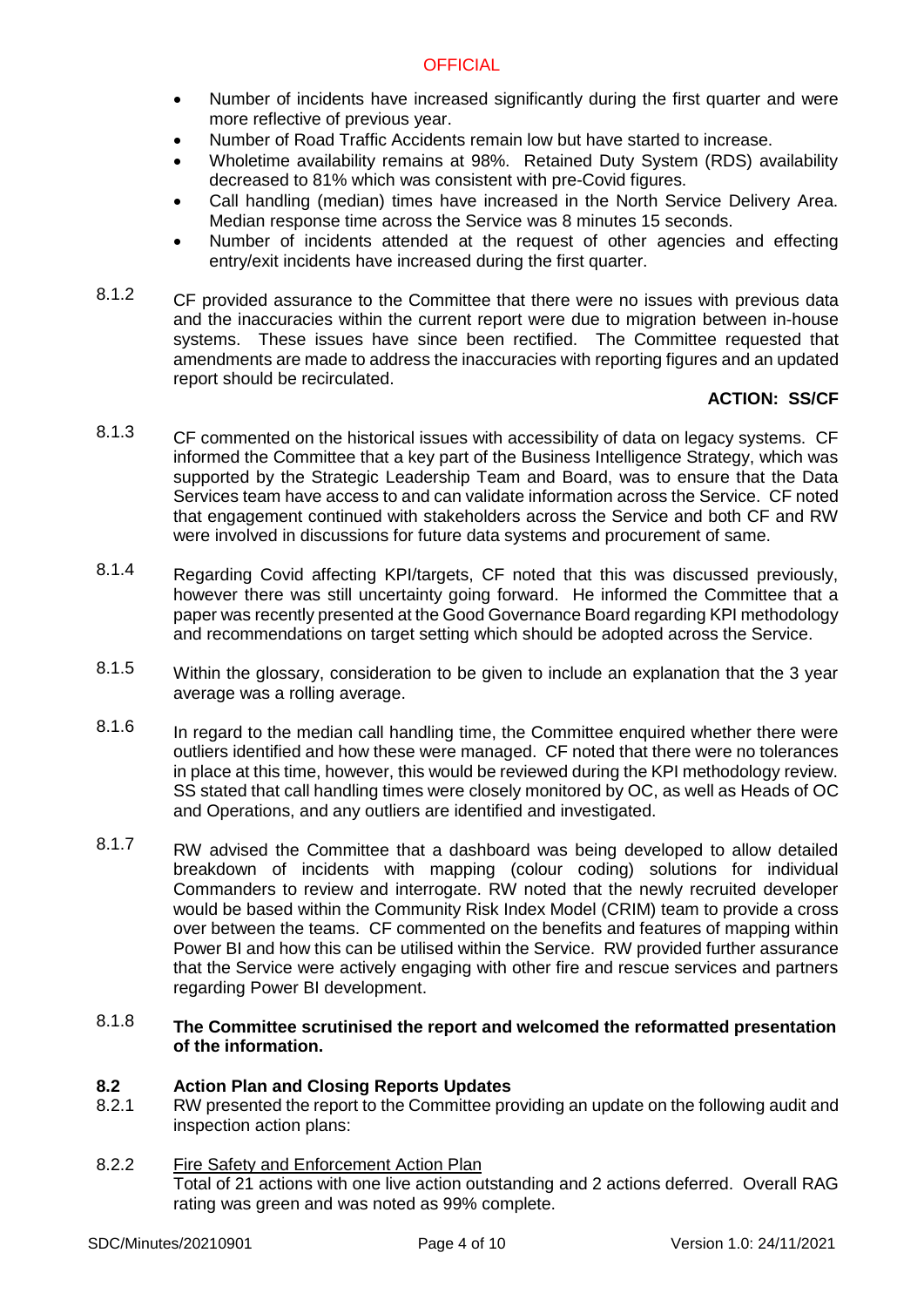- 8.2.3 Local Area Inspections (LAI) National Recommendation Action Plan Total of 7 actions, all complete. Overall RAG rating was green and was noted as 100% complete.
- 8.2.4 Fleet and Equipment Action Plan Total of 38 actions with 2 live actions outstanding with revised due dates. Overall RAG rating was amber and was noted as 93% complete.
- 8.2.5 In regard to the recruitment of drivers, RH confirmed that recruitment was ongoing and there was no indication that the revised due dates was unachievable.
- 8.2.6 RW to provide confirmation that the Wi-Fi installation has been completed within the revised due date (August 2021) by email.

### **ACTION: RW**

- 8.2.7 Provision of Operational Risk Information Action Plan Total of 25 actions with 5 live actions outstanding. Progress has been limited due to the postponement of the UK-wide Emergency Services Mobile Communications Programme. Overall RAG rating was red, due to original due dates not being met and was noted as 90% complete.
- 8.2.8 Planning and Preparedness for Covid-19 Update Action Plan Total of 17 actions with 8 live actions outstanding and 9 actions were complete. Overall RAG rating was green and was noted as 75% complete.
- 8.2.9 Command and Control: Aspects of the Incident Command System Action Plan Total of 25 actions with 11 live actions outstanding and 14 actions completed. Overall RAG rating was green and was noted as 82% complete.
- 8.2.10 The Committee requested that the covering report be amended to accurately state that the report was being presented for scrutiny rather than approval.

### **ACTION: RW**

#### 8.2.11 **The Committee noted and scrutinised the report.**

#### **8.3 UNWANTED FIRE ALARM SIGNALS (UFAS) REVIEW PROJECT UPDATE**

- 8.3.1 SS provided a verbal update to the Committee on the UFAS project and ongoing 12-week public consultation which was launched on 19 July 2021. The following key points were highlighted:
	- Consultation team were currently undertaking a mid-point review to assess the progress against the consultation and communication plan and would consider any further actions required. This review would help identify any emerging trends or themes based on the responses.
	- Total of 321 responses received to date. Of which, staff and members of the public represented 40% and 37% respectively.
	- Over 75% of responses either agree or strongly agree that UFAS was a problem and needed to be addressed.
	- Over 50% of responses believe that fire appliances should not be sent to Automatic Fire Alarms (AFA), however, 38% opposed this view.
	- Mid-point rankings were Option A (66%), Option B (21%) and Option C (13%).
	- Suggested proposals for an alternative response was a blanket one pump response (Covid response).
	- Consultation would close on 11 October 2021 and outcomes would be reported to the next Committee meeting (24 November 2021) and Board Strategy Day (25 November 2021).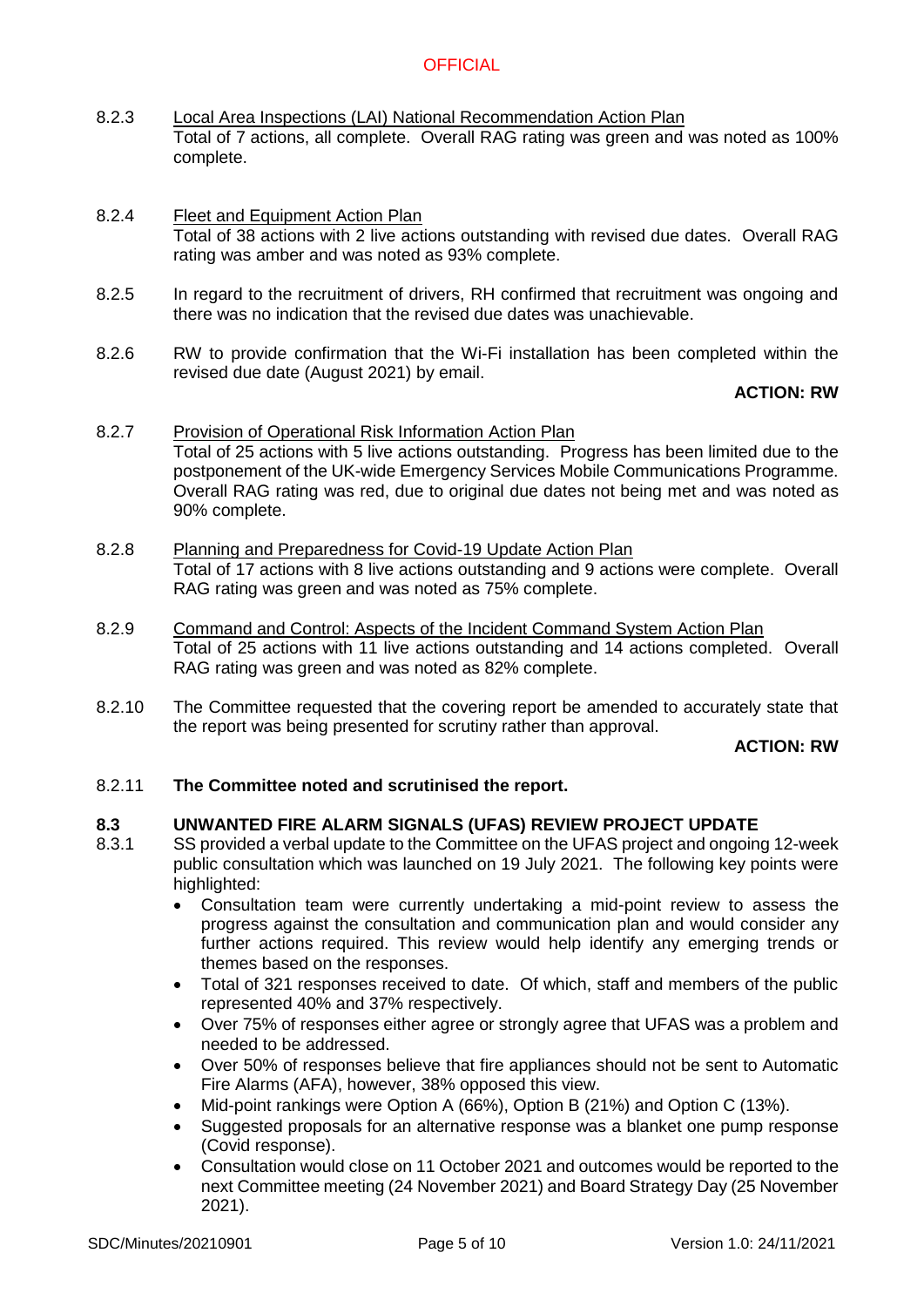- Final business case to be presented to the Board on 16 December 2021.
- 8.3.2 MW noted that the level of responses to date was respectable. The mid-point consultation review had identified some gaps ie low response rates and would now target businesses to encourage duty holders to participate. Also, mid-point reminders would be issued to encourage all key stakeholders to respond. Further information to be provided to clarify why the one-pump/Covid response was not an option as well as increasing the awareness of property owner's legal responsibilities.

#### 8.3.3 **The Committee noted the verbal update.**

# **9 OPERATIONAL LEARNING**

#### 9.1 **SFRS Clinical Governance Framework Update**

- 9.1.1 RHa presented a report to the Committee providing an update on the ongoing collaboration between Training, Safety and Assurance Directorate and the Scottish Ambulance Service (SAS) to develop and implement a SFRS Operational Clinical Governance Framework. The following key points were highlighted:
	- SAS have completed their review of the Service casualty care training and equipment and submitted their draft report which would be discussed at a joint meeting on 2 September.
	- The initial focus was to review the SFRS's Immediate Casualty Assessment and Treatment (ICAT) training. This review was undertaken in 2 stages to provide both a clinical practice/governance and an educational/clinical practice perspective. Both stages identify the same findings and improvements to ensure alignment with the SFRS's operational activities and differing type of casualty care provided by SFRS.
	- In parallel to this review, SFRS have undertaken a casualty care consultation process with Firefighters.
	- The Memorandum of Understanding (MOU), drafted by the SFRS Legal Team, had been shared with SAS for comment.
	- The Service Level Agreement (SLA), drafted by the SFRS Legal Team in collaboration with the SAS Clinical Governance management, would be finalised following receipt of SAS's feedback on the MOU.
	- The findings and recommendations report for the SFRS Operational Clinical Governance Framework would be published and presented to the next Committee meeting (November 2021).
	- An inaugural meeting of the SFRS Operational Clinical Governance Technical Working Group (TWG) would be convened to assess and implement the findings and recommendations within the report. The TWG would report to both the SFRS and SAS Clinical Governance Committee.
- 9.1.2 In regard to the casualty care consultation, RHa informed the Committee that there had been 723 responses from across the 3 Service Delivery Areas with a wide range of both positive and negative feedback on the training.
- 9.1.3 The Committee were reminded that the ICAT course formed part of the initial training and thereafter, it is delivered through the maintenance of skills programme. RHa was currently consulting on the management of casualty care training and the proposal was to continually deliver training throughout the year as opposed to periodic delivery.

#### 9.1.4 **The Committee noted the report.**

# 9.2 **Grenfell Tower Fire – Update Report**

- 9.2.1 SS presented a report to the Committee to provide an update on the progress against the recommendations contained with the Grenfell Tower action plan. The following key points were highlighted:
	- Total of 17 live actions outstanding with 14 actions remaining on track for completion in September 2021.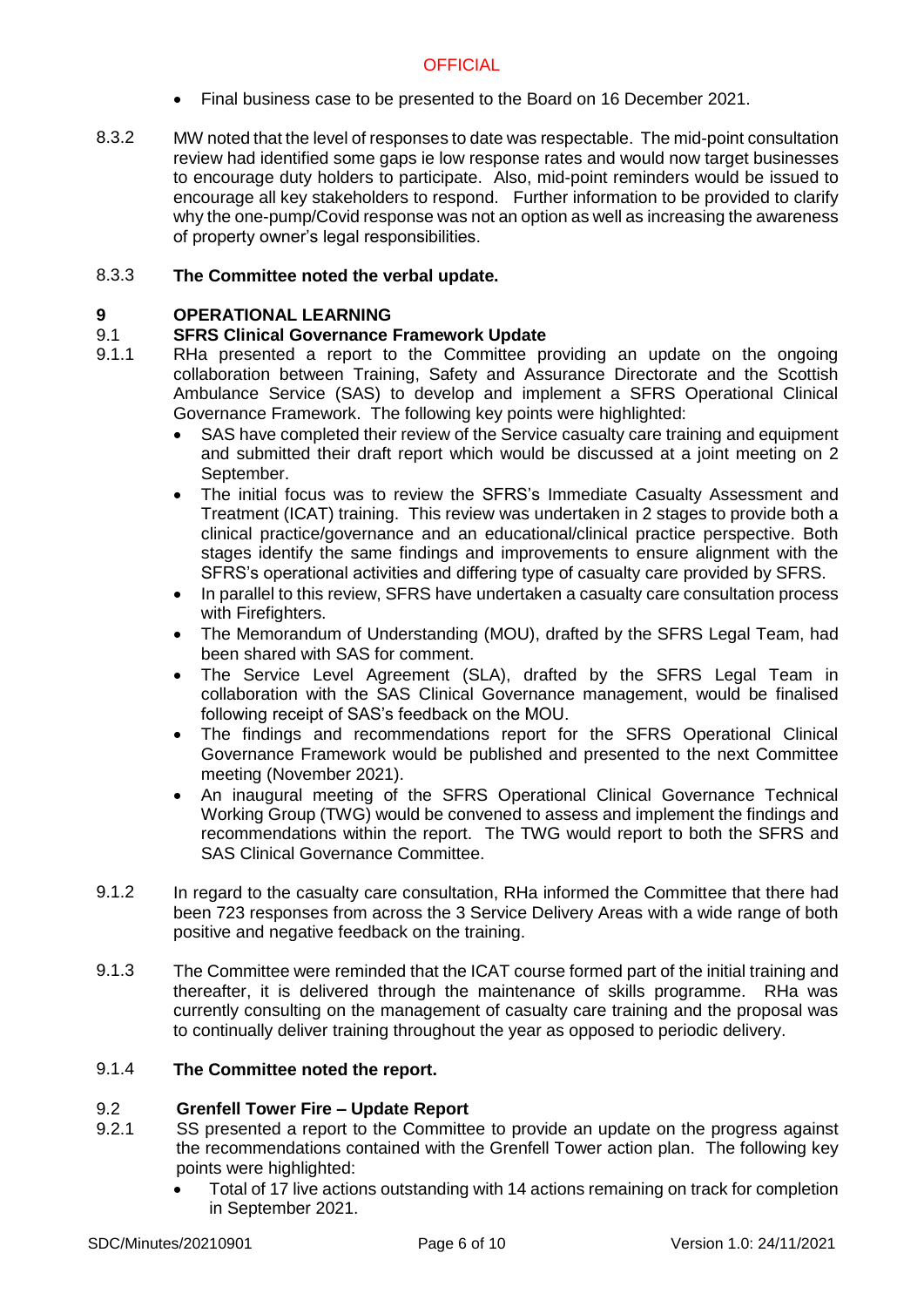- Rationale was provided for the extended timelines for 2 actions (GT17 and GT23) from June 2021 to September 2021.
- Closure of one action (GT34) with the purchase of smoke hoods/curtains being transferred to business as usual (asset management workplan).
- Large scale testing and exercises to test the new processes and procedures would be undertaken during August/September 2021.
- Completion of the action plan was still on target for completion in September 2021.
- Reminder that the HMFSI would be undertaking a Thematic inspection to examine the Service's arrangements for firefighting in high rise buildings.
- 9.2.2 The Committee enquired on the outcomes of the trial and evaluation process for the smoke hoods/curtains. SS to seek confirmation and circulate via email following the meeting (no formal action to be raised).

### 9.2.3 **The Committee scrutinised the report and supported the recommendations.**

*(Broke at 1137 hrs and reconvened at 1142 hrs.)*

# **10 SERVICE DELIVERY RISK REGISTER**

### 10.1 **Service Delivery Risk Register**

- 10.1.1 RH presented the Service Delivery Aligned Risks noting that the Directorate risk register was reviewed to ensure the probability, impact of the action and control measures in place were appropriate. The following key points were highlighted:
	- Closure of Risk SD002 (There is a risk of failing to plan for the response to planned and unplanned events due to inadequate funding or a lack of resources) – Due to the de-escalation in risk rating, this would now be monitored through the Operational functional register.
	- Closure of Risks SSPPC10 (Participate in community planning) and SPPC11 (Effectively manage relations with partners): Removed and merged into new risk SPPC13 (There is a risk that the Service fails to meet its duties to participate in Community Planning and demonstrate strong collaboration and partnership working.). realigned to the Audit and Risk Assurance Committee and the Good Governance Board.
- 10.1.2 Within Appendix 1C (Aligned Directorate Risk Control Summary), the Committee sought clarification on the RAG status and percentages within the Status column. RH advised that the RAG status relates to the milestones and the percentage relates to completed actions. RW agreed to circulate and share the detailed milestones information with the Committee to help provide some additional clarity.

# **ACTION: RW**

10.1.3 Consideration to be given to how information is presented within this column ie removal of the delimiter as this could be misinterpreted as a negative figure.

#### 10.1.4 **The Committee noted the report.**

*(D Farries joined at 1150 hrs)* 

# 10.2 **RISK SPOTLIGHT – SD005 WATER SUPPLY UPDATE**

- 10.2.1 SS presented the risk spotlight briefing note and highlighted the following:
	- Brief background on this longstanding issue.
	- Key themes identified from an Internal Audit report included financial implications, Scottish Water's charging structure, 3<sup>rd</sup> party usage, SFRS's testing/maintenance procedures and management system.
	- Issues created due to the Service Level Agreement being outdated and past review.
	- Implication of  $3<sup>rd</sup>$  party usage and liability for damages.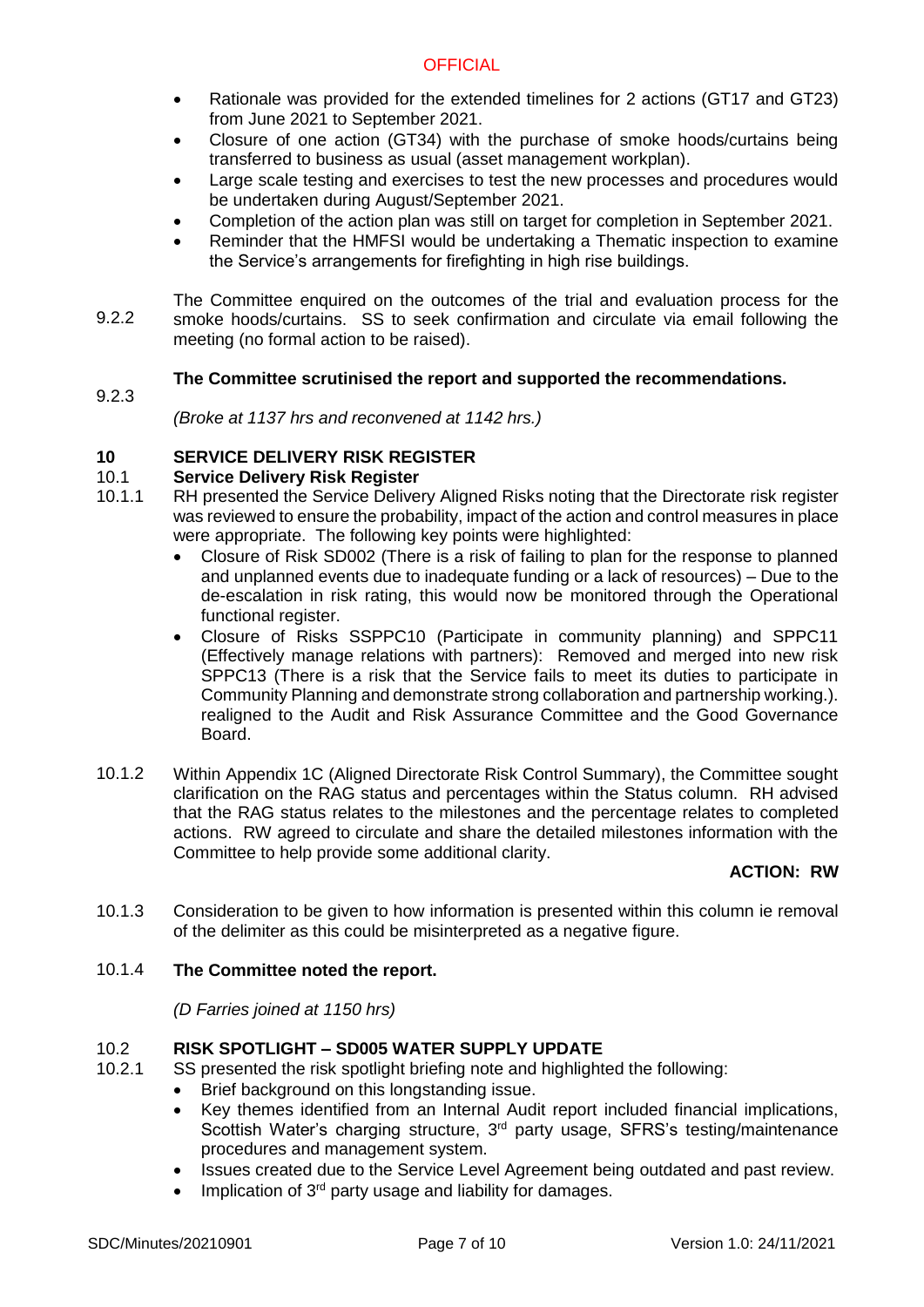- Recent positive engagement with Scottish Water to discuss the financial implications of maintaining the hydrant network. The main priority was to reach an agreement on the outstanding invoice payment.
- Revised Service Level Agreement was currently being developed.
- Internal improvements include the recruitment of additional hydrant operatives, upskilling existing hydrant operatives to undertake minor repairs, improved recording processes and the development of an ICT recording platform.
- Assurances provided that there had been no impact on operational capability at any time due to these issues outlined above.
- Due to the measures and improvements being made, the risk had been de-escalated and transferred to the Operations functional risk register.
- 10.2.2 The Committee noted and welcomed the de-escalation of the risk and commended the efforts of all those involved in progressing this area of work.

#### 10.2.3 **The Committee noted the risk spotlight briefing note and verbal update.**

*(R Hall left the meeting at 1200 hrs)*

# **11 OPERATIONS STRATEGY**

- 11.1 SS introduced DF to the Committee, who presented the Operations Strategy update, highlighted with the following key areas:
	- Restructure and rebranding of the previous Response and Resilience Directorate into the Operations function to create the capacity for future needs ie operations strategy, document conversion project, national framework resilience assets.
	- Operations Strategy Framework articulates the methodology to the wider Service to raise awareness of what, why and how changes are going to be achieved.
	- Operational Strategy aligns with other areas of the Service ie finance, asset management, future concepts of technology and firefighting. Reducing the previous reactionary working practices with future short, medium and long-term planning.
	- Strategy has been developed with the assistance of colleagues from all areas of the Service.
	- Seven themes within the Operational Strategy.
	- Operational Strategy to contain concepts of operations. This would form the focus of operations work and include long term planning and horizon scanning to inform research and development, procurement, technology, etc.
	- Six concepts of operations themes include Capabilities, High Reach, Appliance and Equipment, etc.
	- Concept of Operations Leads have been appointed and key stakeholders identified.
	- Concept of Operations were being developed and consultation with internal stakeholders would take place during Quarter 4, in order to implement the new Operations Strategy on 1 April 2022.
- 11.2 The Committee welcomed the update and the different approach being adopted ie concept of operations and the alignment to the Service's strategy and future vision.
- 11.3 The Committee commented on the importance of clear understandable messaging to highlight what the Service was trying to achieve and what the outcomes would be. DF noted that the adoption of this different approach had been well received across the Service and over 200 volunteers have stepped forward to offer their assistance.
- 11.4 The Committee noted the Service's growing self-confidence and future ambitions. One of the Service's core values was Innovation and it was suggested that this was not featured as prominently as it could be within the framework.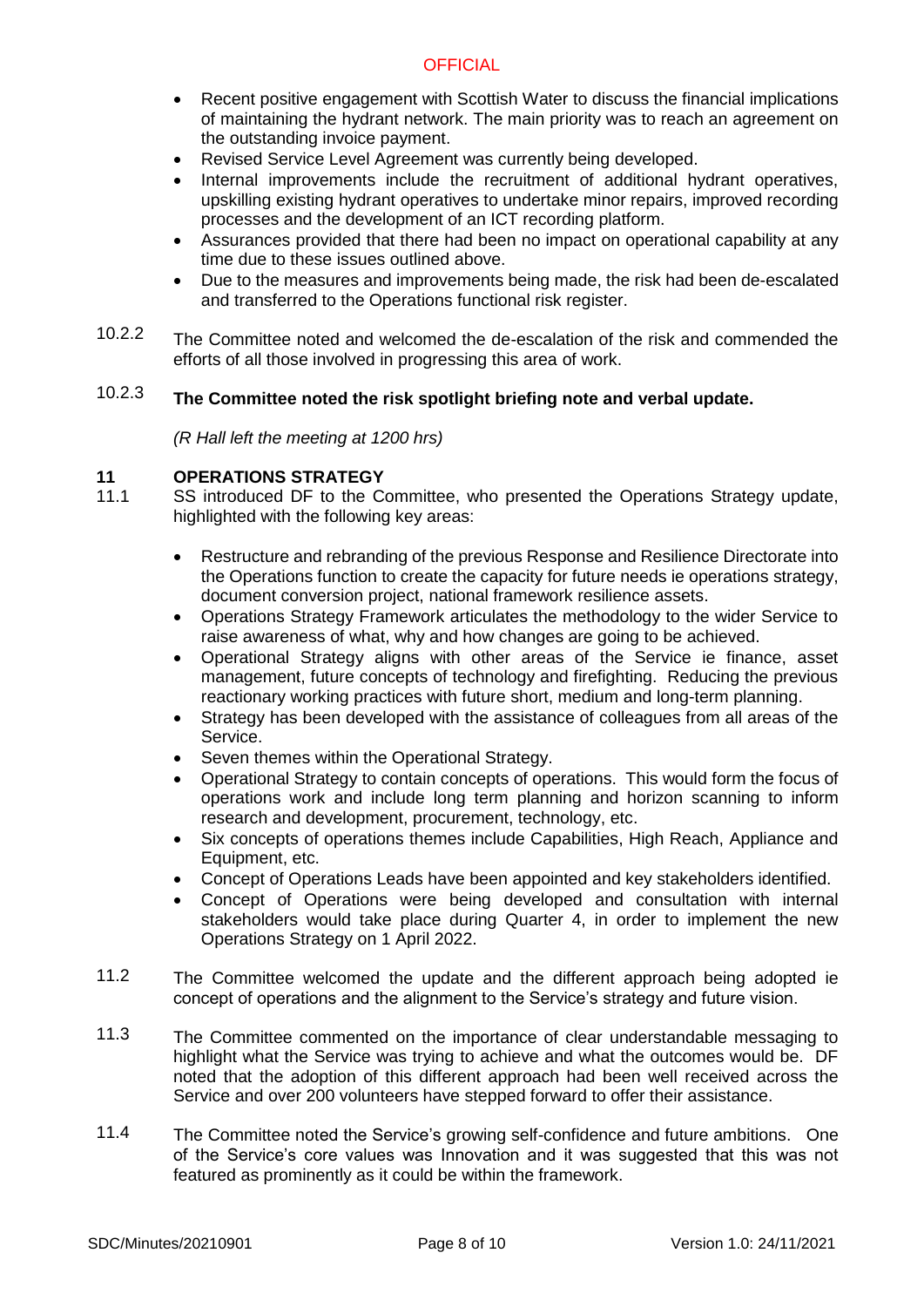# 11.5 **The Committee thanked D Farries for his informative presentation.**

*(D Farries left the meeting at 1215 hrs and C Wade joined the meeting at 1215 hrs)*

### **12 SFRS COMPLAINTS HANDLING PROCEDURE UPDATE AND ANNUAL STATISTICS**

- 12.1 MW presented a report to the Committee to provide an update on the Complaints process as outlined in the Scottish Public Services Ombudsman (SPSO) Model Complaints Handling Procedure (MCHP) and provide the annual statistics for 2020/21. The following key points were highlighted:
	- Revised Complaints Handling Policy as directed by the SPSO, who are encouraging more local/frontline resolution, introducing KPIs (still to be finalised) and evidencing organisational learning from complaints.
	- Worked closely with SPSO throughout the development process.
	- Intention to create task cards (key points) and develop training for all stages/users to improve understanding and awareness.
	- Overall low numbers of complaints received.
	- Data Services to assist with the data collation and analysis.
	- Quarterly stats to be published on the website and an annual report would be produced for the SPSO.
- 12.2 The Committee welcomed the revised policy noting the thoroughness of the full procedure. CW noted that the documentation was in line with the SPSO model scheme, however, the website would feature a more concise and accessible version as well as the full procedure.
- 12.3 The Committee commented on the importance of learning from complaints and integrating any learning and improvements into the Service. MW noted that this was an area currently being developed. MW reminded the Committee that a large percentage of complaints were resolved internally and related to individuals which presented challenges in reporting this information due to the overall low number of complaints received.

#### 12.4 **The Committee noted the report.**

*(MW and CW left the meeting at 1235 hrs)*

### **13 FORWARD PLANNING**

### 13.1 **Committee Forward Plan**

- 13.1.1 The Committee noted the forward plan and confirmed no additional items.
- 13.1.2 The Committee commented on the potential for HMFSI Action Plan Closing Reports to be brought forward, progress update on Clinical Governance and further consideration of benchmarking to be discussed and incorporated into future reports.

### 13.2 **Items for Consideration at Future IGF, Board and Strategy/Information and Development Day Meetings**

13.2.1 There were no items for consideration.

### **14 REVIEW OF ACTIONS**

14.1 AC confirmed that there were 4 formal actions recorded during the meeting.

### **15 DATE OF NEXT MEETING**

- 15.1 The next meeting is scheduled to take place on Wednesday 24 November 2021.
- 15.2 There being no further matters to discuss, the public meeting closed at 1240 hours.